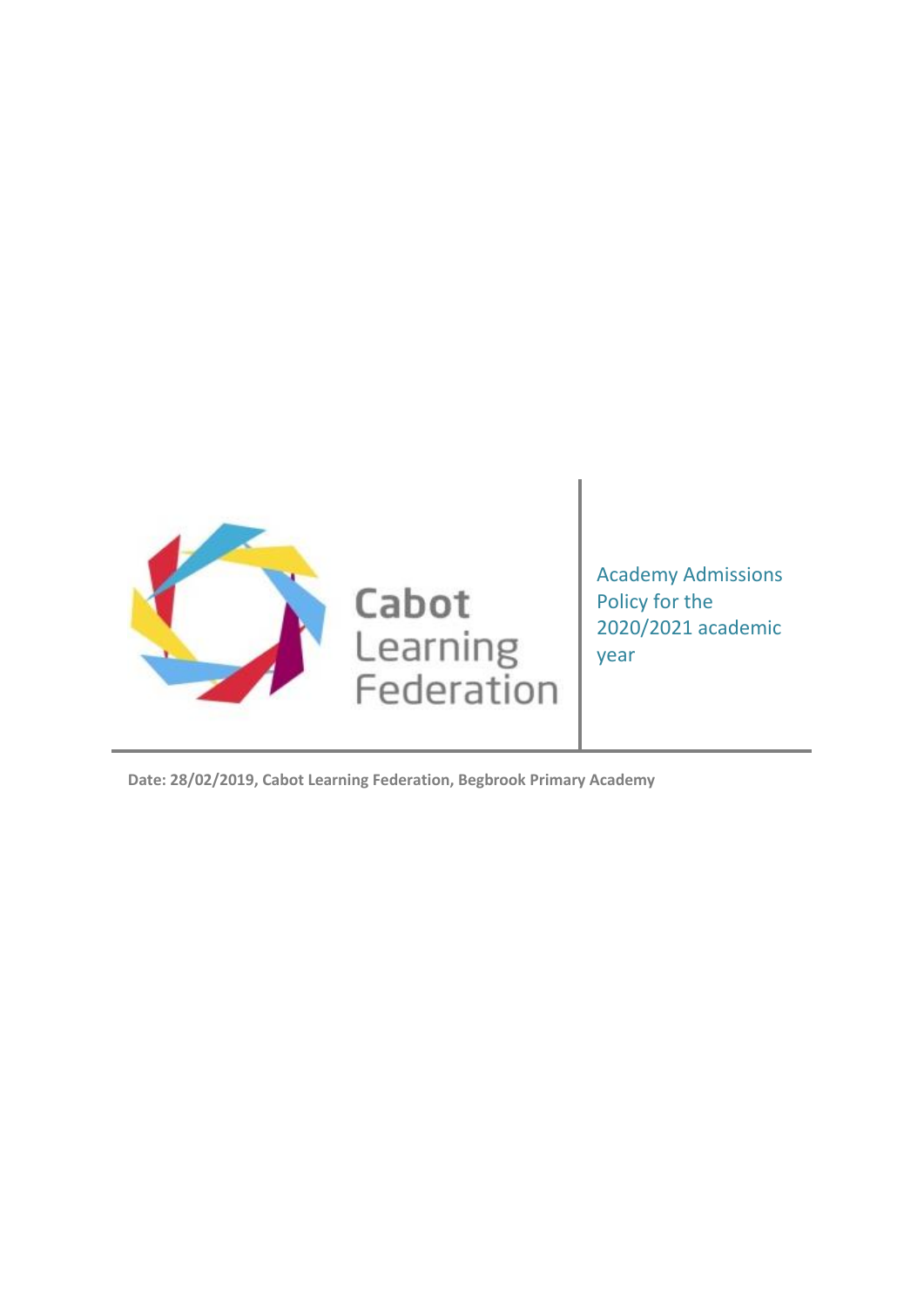

# <span id="page-1-0"></span>**History of most recent Policy changes**

| <b>Date</b>       | Page                                               | <b>Change</b>                                                                                                    | Origin of Change e.g. TU<br>request, Change in legislation                          |
|-------------------|----------------------------------------------------|------------------------------------------------------------------------------------------------------------------|-------------------------------------------------------------------------------------|
| Date              | E.g. Whole<br>Document                             | Detail of change                                                                                                 | Reason for change                                                                   |
| October<br>2016   | Whole<br>Document                                  | Adoption by the Cabot Learning<br>Federation and Implementation                                                  | To ensure a clear and consistent<br>approach to admissions across<br>the federation |
| November<br>2016  | P7 In Year<br>Admissions                           | Amended to reflect in year<br>admission applications are made on<br>the Academy application form, not<br>the CAF | Review                                                                              |
| September<br>2017 | Whole<br>document                                  | Amended to reflect<br>recommendations from BCC<br>Admissions                                                     | Review                                                                              |
| October<br>2018   | Oversubscription<br>Criteria                       | Adjusted language to ensure<br>compliant with Bristol LA                                                         | Advice received from LA                                                             |
| <b>July 2019</b>  | Children with<br>Special<br><b>Education Needs</b> | Change of detail                                                                                                 | Instructed by Wendy Hellin                                                          |
|                   |                                                    |                                                                                                                  |                                                                                     |
|                   |                                                    |                                                                                                                  |                                                                                     |
|                   |                                                    |                                                                                                                  |                                                                                     |
|                   |                                                    |                                                                                                                  |                                                                                     |
|                   |                                                    |                                                                                                                  |                                                                                     |
|                   |                                                    |                                                                                                                  |                                                                                     |
|                   |                                                    |                                                                                                                  |                                                                                     |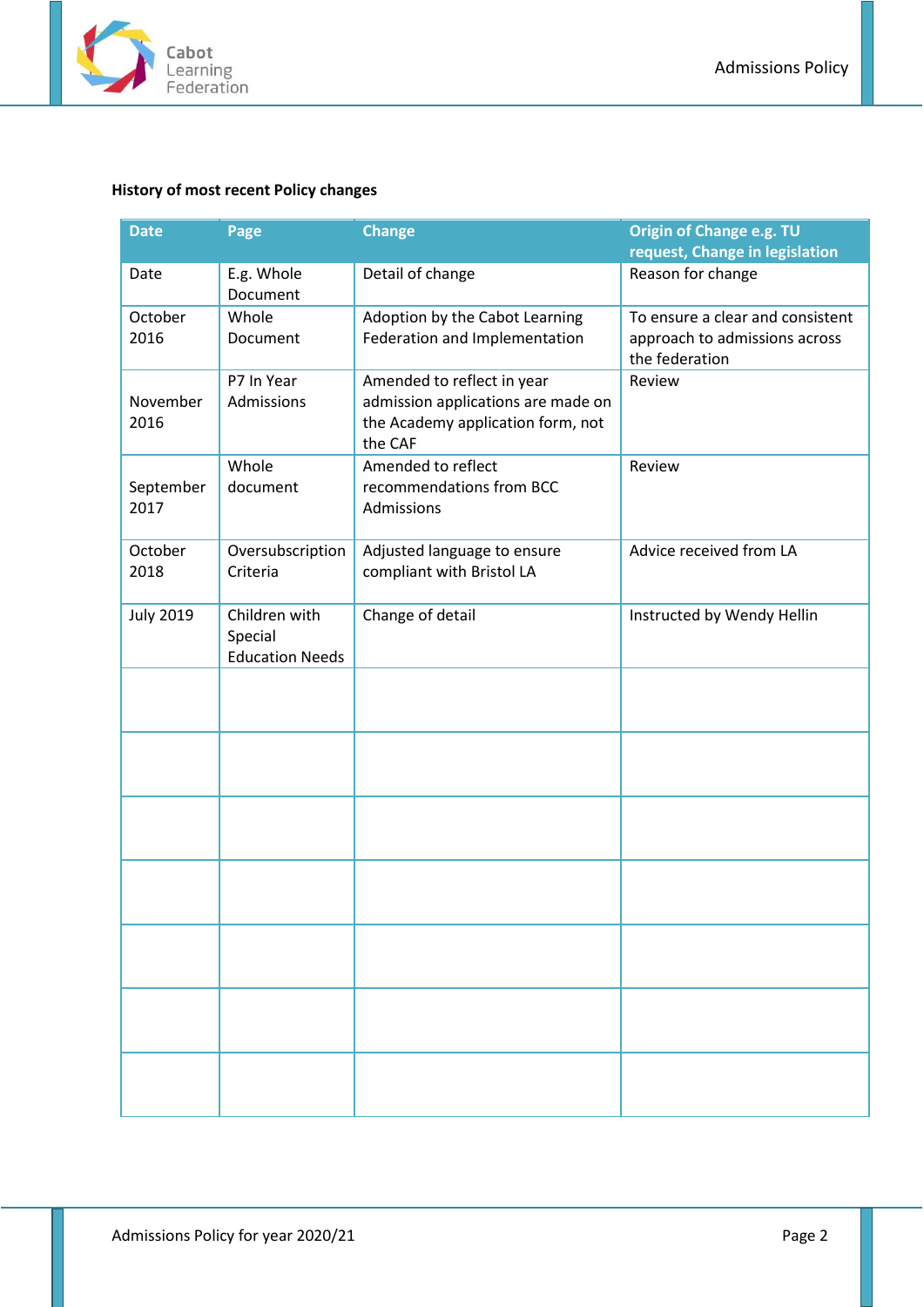

# <span id="page-2-0"></span>**Contents**

| 1  |                                                                                              |
|----|----------------------------------------------------------------------------------------------|
| 2  |                                                                                              |
| 3  |                                                                                              |
| 4  |                                                                                              |
| 5  |                                                                                              |
| 6  |                                                                                              |
| 7  |                                                                                              |
| 8  |                                                                                              |
| 9  |                                                                                              |
| 10 |                                                                                              |
| 11 |                                                                                              |
| 12 | Admissions of children outside their normal chronological year group (delayed or accelerated |
|    |                                                                                              |
| 13 |                                                                                              |
| 14 |                                                                                              |
| 15 |                                                                                              |
|    |                                                                                              |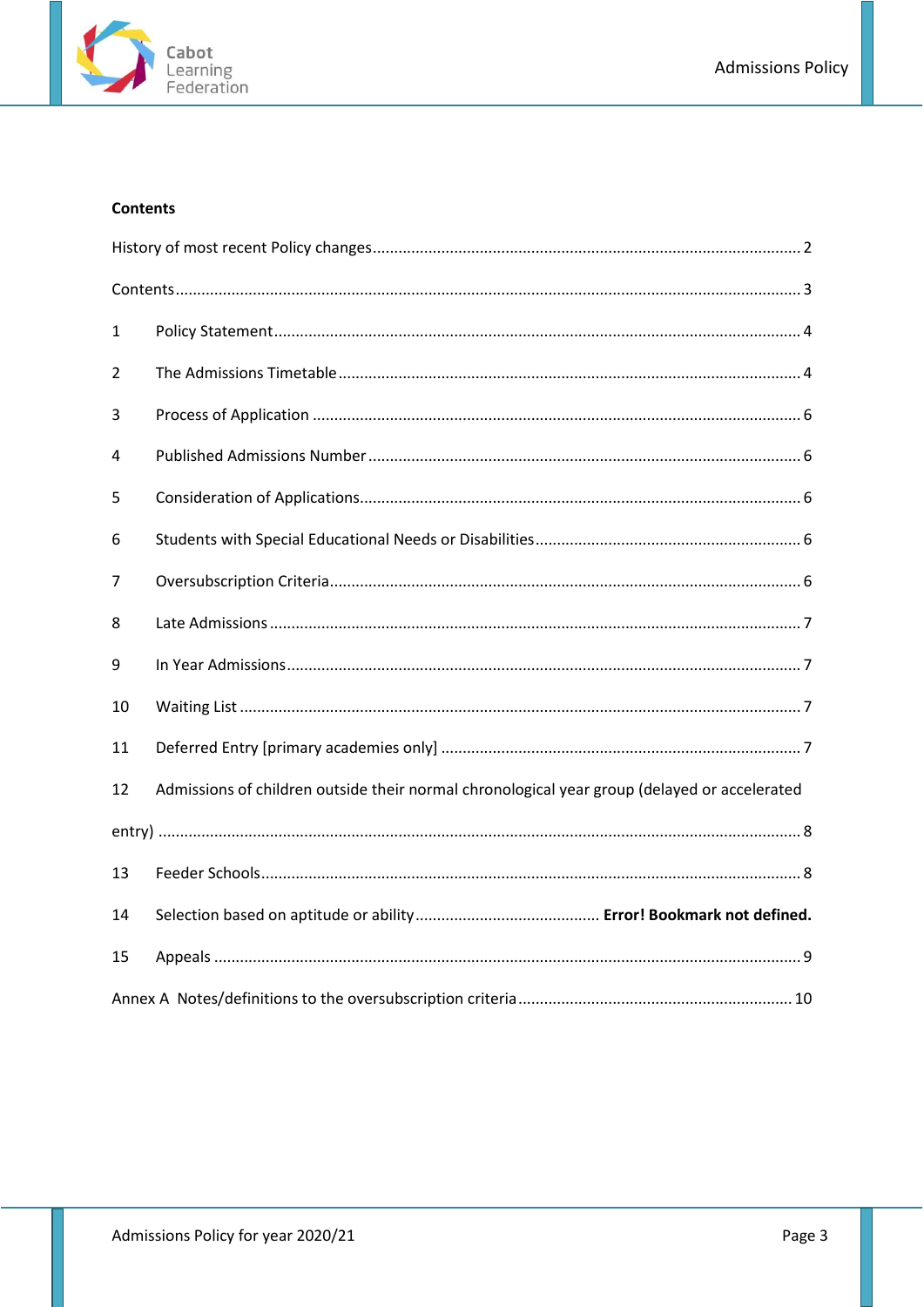

# <span id="page-3-0"></span>**1 Policy Statement**

- 1.1 The purpose of this policy is to make clear the admissions process to Begbrook Primary Academy.
- 1.2 The Cabot Learning Federation (CLF) adheres to the statutory requirements and the principles outlined in the School Admissions Code [DfE December 2014], which all academies are required to adhere to via the Funding Agreement between Begbrook Primary Academy and the Secretary of State.
- 1.3 The CLF has agreed that the admission arrangements will remain in line with the agreed arrangements for Bristol City Council maintained non-denominational secondary and primary schools.
- 1.4 More information about the CLF can be found on the website as follows: [www.cabotlearningfederation.net.](http://www.cabotlearningfederation.net/)
- 1.5 The policy covering admissions for Post 16 students is not contained in this document. Please visit the Cabot Learning Federation Post 16 website to view the Post 16 Admissions Policy: http://www.clfpost16.org/

## <span id="page-3-1"></span>**2 The Admissions Timetable**

- 2.1 Consultation
- 2.1.1 The Cabot Learning Federation (CLF) sets out admission arrangements annually. Where changes are proposed to admission arrangements, the federation will first publicly consult on those arrangements. If no changes are made to admission arrangements, the Academy admissions policy will be consulted on at least once every 7 years.
- 2.1.2 For admission arrangements for entry in September 2018 and all subsequent years, consultation will be for a minimum of 6 weeks and will take place between 1 October and 31 January of the school year before those arrangements are to apply. An illustration of these timeframes is contained in Table 1 below.
- 2.1.3 As their own admission authority, CLF academies are not required to consult on their Published Admission Number (PAN) where they propose either to increase or keep the same PAN; however where a PAN is increased the Academy will notify the LA and publish details on the Academy website.
- 2.1.4 When consultation is required, the CLF will consult the following parties on the proposed admission arrangements: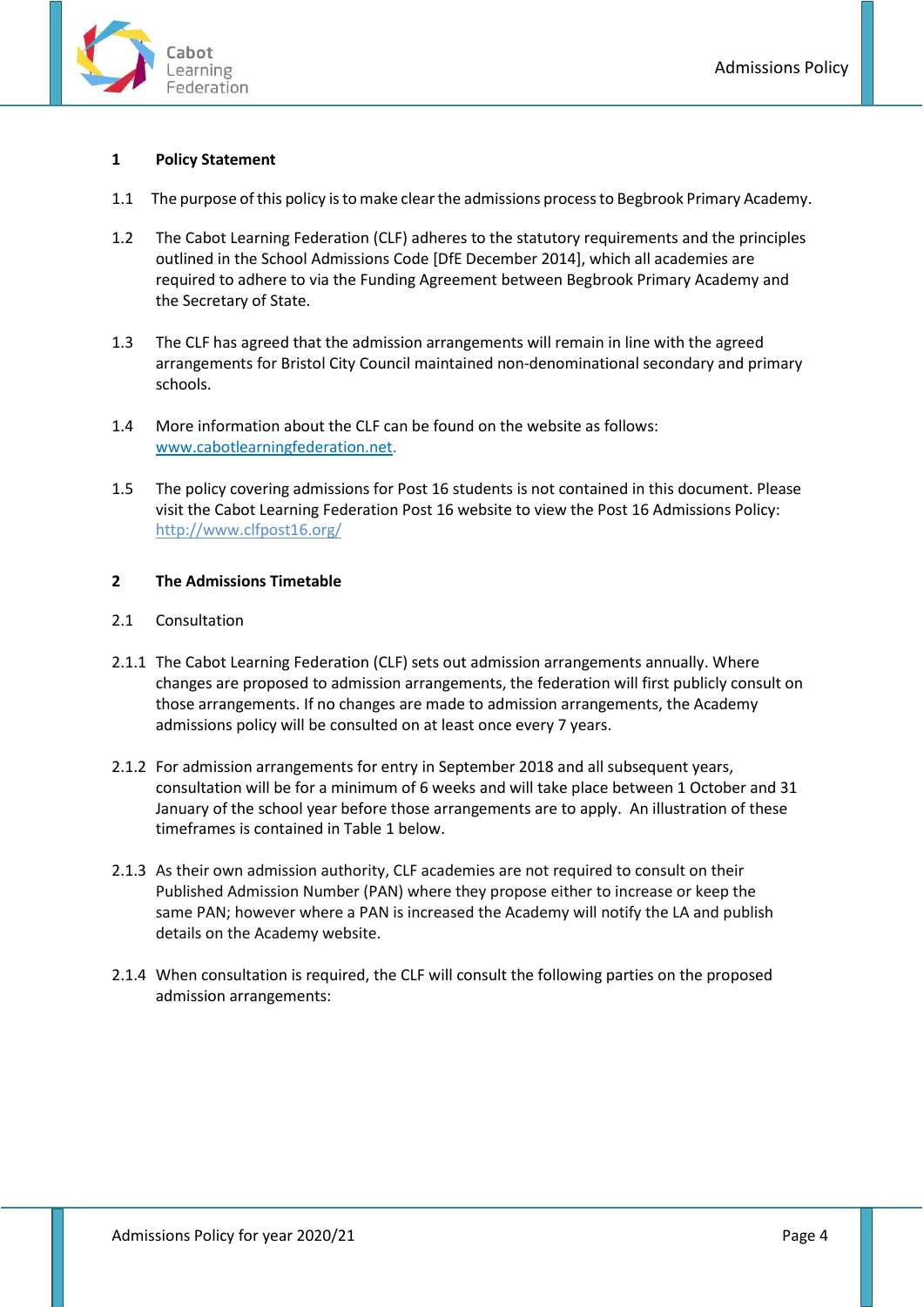



#### 2.1.5

- a. Parents/carers of children between the ages of 2 18;
- b. Bristol LA;
- c. The Admission Forum for Bristol Local Authority (where this exists);
- d. Any other admission authorities for primary and secondary schools located within the relevant area for consultation set by Bristol LA;
- e. Any other governing body/Academy Council for primary and secondary schools (as far as not falling within paragraph c)) located within the relevant area for consultation;
- f. Affected admission authorities in neighbouring local authority areas.
- 2.2 Determination
- 2.2.1 Once feedback from the consultation has been considered the CLF must determine the admission arrangements and must notify the Local Authority (LA) of these and publish them on the relevant Academy website.
- 2.3 Offers and Acceptance of Offers
- 2.3.1 Offers are made and need to be accepted by the dates set out at Table 1 below.

Table 1 Admissions Timetable

|                          | <b>Admission in September</b><br>2019 | <b>Admission in September</b><br>2020 | <b>Admission in September</b><br>2021 |
|--------------------------|---------------------------------------|---------------------------------------|---------------------------------------|
| Consultation period      | 6 weeks between 1                     | 6 weeks between 1                     | 6 weeks between 1                     |
| for changes to the       | October 2017 and 31                   | October 2018 and 31                   | October 2019 and 31                   |
| <b>Admissions Policy</b> | January 2018                          | January 2019                          | January 2020                          |
| The CLF must             |                                       |                                       |                                       |
| determine                | 28 February 2018                      | 28 February 2019                      | 28 February 2020                      |
| admission                |                                       |                                       |                                       |
| arrangements by          |                                       |                                       |                                       |
| The CLF must             |                                       |                                       |                                       |
| publish the appeals      | 28 February 2018                      | 28 February 2019                      | 28 February 2020                      |
| timetable by             |                                       |                                       |                                       |
| The CLF must notify      |                                       |                                       |                                       |
| the LA of the            |                                       |                                       |                                       |
| arrangements and         | 15 March 2018                         | 15 March 2019                         | 15 March 2020                         |
| publish them on          |                                       |                                       |                                       |
| the website by           |                                       |                                       |                                       |
| Applications from        | Secondary: 31 October                 | Secondary: 31 October                 | Secondary 31 October                  |
| parents/carers           | 2018                                  | 2019                                  | 2020                                  |
| close                    | Primary: 15 January 2019              | Primary: 15 January 2020              | Primary: 15 January 2021              |
| Offers made to           | Secondary: 1 March 2019               | Secondary: 1 March 2020               | Secondary: 1 March 2021               |
| parents/carers on        | Primary: 16 April 2019                | Primary: 16 April 2020                | Primary: 16 April 2021                |
| National Offer Day*      |                                       |                                       |                                       |
| Appeals must be          | 20 school days following              | 20 school days following              | 20 school days following              |
| made by                  | offer of place                        | offer of place                        | offer of place                        |

\*National Offer Day is on the date specified or the next working day where the specified date is a weekend or bank holiday.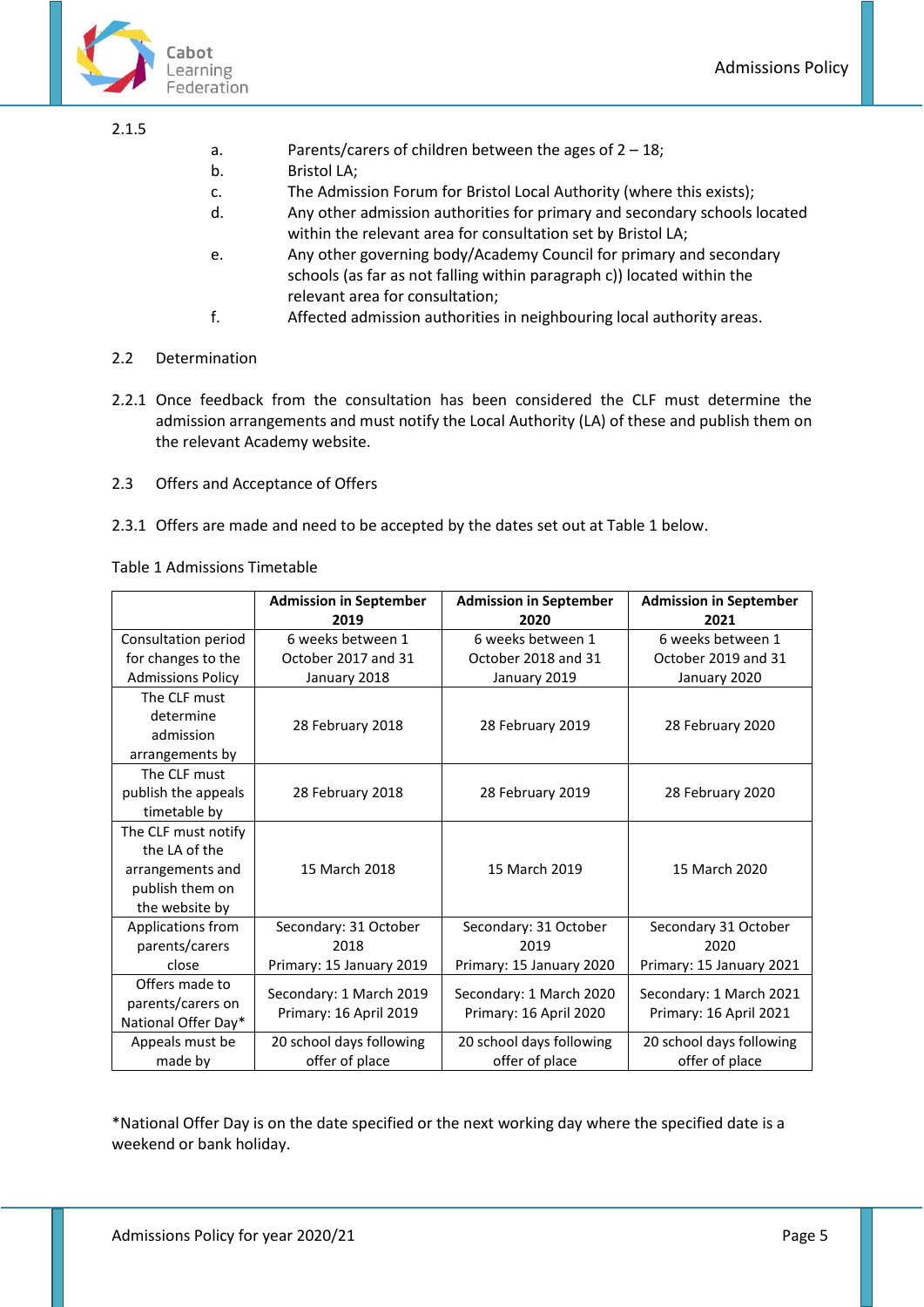

# <span id="page-5-0"></span>**3 Process of Application**

3.1 Applications for places at the Academy will be made in accordance with Bristol Local Authority's co-ordinated admission arrangements, and will be made on the Common Application Form (CAF) provided and administered by the Local Authority. The CAF can be found by visitin[g https://www.bristol.gov.uk/schools-learning-early-years/primary-admissions](https://www.bristol.gov.uk/schools-learning-early-years/primary-admissions) Alternatively, parents/carers can contact the Academy who will provide them with a copy of the form.

## <span id="page-5-1"></span>**4 Published Admissions Number**

4.1 Begbrook Primary has a PAN of 90 places in Reception Year (Year R), leading to a total number of 630 places across Years R to 6 when at full capacity.

#### <span id="page-5-2"></span>**5 Consideration of Applications**

5.1 The Bristol Local Authority/Begbrook Primary Academy will consider all applications for places. Where fewer than 90 applications are received, the Bristol Local Authority/Begbrook Primary Academy will offer places to all those who have applied.

#### <span id="page-5-3"></span>**6 Students with Special Educational Needs or Disabilities**

6.1 Children with EHC Plans are placed in schools/academies through the arrangements set out in the SEND Code of Practice and not through these admission criteria. All admission authorities are required by Section 324 of the Education Act 1996 to admit to the academy a child with an EHC Plan that names the academy. Academies must admit such children whether they have places or not. Any appeal concerning the statement of the admission is to the independent First-Tier Tribunal (Health, Education and Social Care Chamber). Parents/carers of children with an EHC Plan should contact their child's lead professional for any further information.

## <span id="page-5-4"></span>**7 Oversubscription Criteria**

- 7.1 Where the number of applications for admissions is greater than the Published Admission Number (PAN), applications will be considered against the criteria set out below. These are listed in priority order and will be applied to all applications received by the published closing date. Notes/definitions to the oversubscription criteria are set out in Annex A page 11].
	- 1) Children in Public Care and Previously in Public Care
	- 2) Siblings (see notes for definition)
	- 3) Geographical considerations those living closest to the Academy will be given priority.

4) Tie breaker – where it is not possible to distinguish between applicants within a particular oversubscription criteria, places will be awarded by random allocation. This process will be supervised by an independent person to the Local Authority and the academy.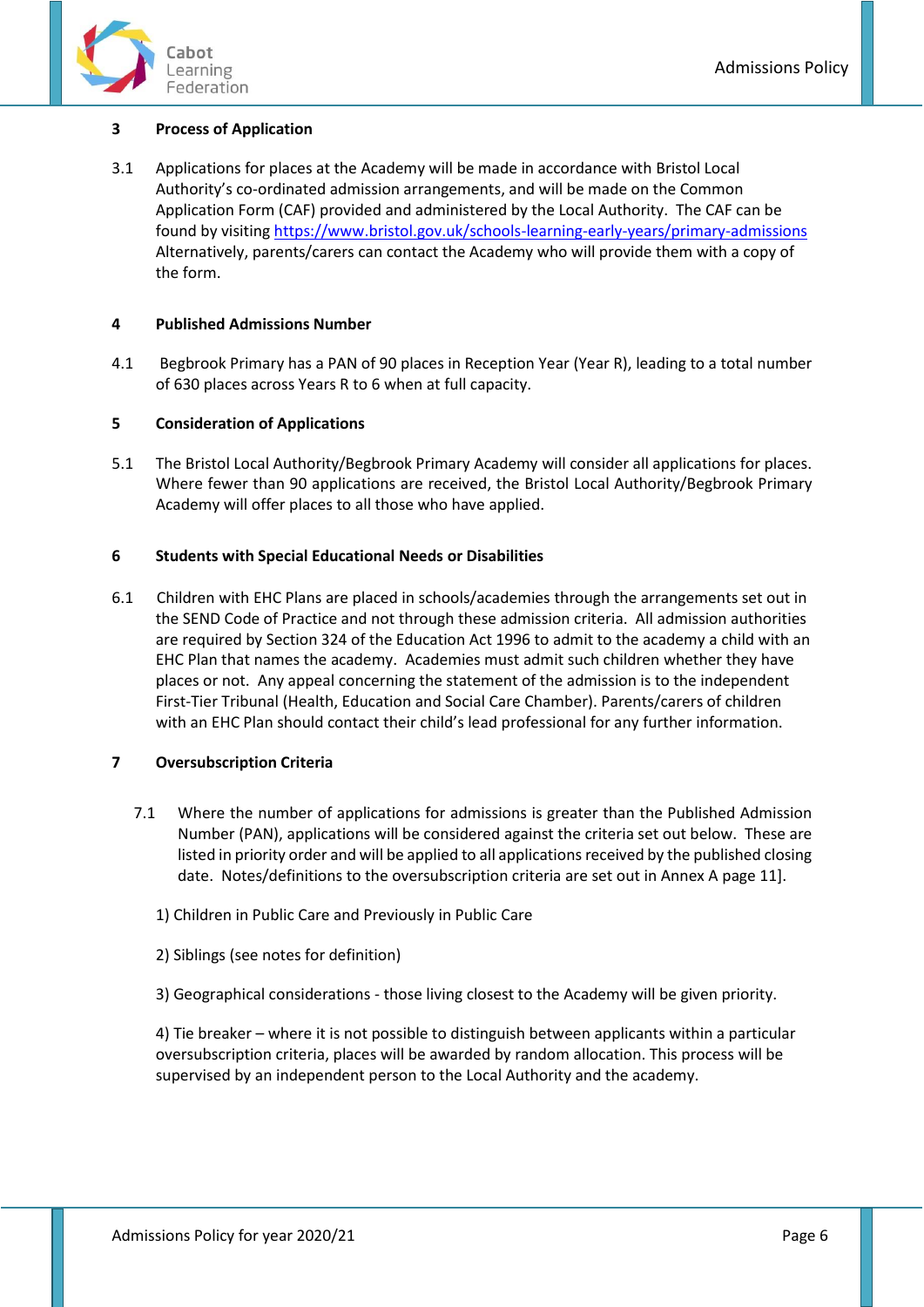

#### <span id="page-6-0"></span>**8 Late Admissions**

8.1 Late applications will not be considered until offers have been made to on time applicants and in accordance with the dates set out in the Bristol Local Authority Admission Scheme.

#### <span id="page-6-1"></span>**9 In Year Admissions**

- 9.1 The Academy is part of the Bristol Local Authority coordinated in year admissions arrangements. This scheme applies to all applications for places in existing year groups from parents/carers resident in Bristol Local Authority or with a confirmed move to Bristol at the time of the application.
- 9.2 Applications for Academy places from parents/carers resident in, or with a confirmed move to Bristol City must made on the Academy application form available from the following website <https://www.bristol.gov.uk/schools-learning-early-years/in-year-admission> of the Academy. The Academy will consider each application. If more applications are received then there are places available, the oversubscription criteria shall apply. Parents/carers whose application is turned down are entitled to appeal.

## <span id="page-6-2"></span>**10 Waiting List**

- 10.1 Where the Academy has been oversubscribed in the normal admissions round and places have been refused to some applicants, a waiting list will be maintained for any vacancies which subsequently occur in the Academy.
- 10.2 The waiting list will be prioritised according to the admission criteria and not by reference to the date of joining the waiting list.
- 10.3 Any waiting list will be maintained until the end of Term 2 (December term) and then discarded.

## <span id="page-6-3"></span>**11 Deferred Entry [primary academies only]**

- 11.1 Depending on their child's date of birth, places may be deferred until the start of term 3 or 5 but not later than the term following the child's fifth birthday and cannot be deferred until the start of the following academic year. Parents should make any request to the school for a deferment once they have received an offer of a school place. The school place will be held for that child and will not be available to be offered to another child.
- 11.2 If parents wish to defer their child's admission and the term following their fifth birthday would be September 2020, parents will need to notify the school, where a place has been offered, of their intentions to do so. Parents will need to put this in writing to the school and their child's place at the school will be withdrawn and may be offered to another child. It is then the parent's responsibility to apply for a school place in year 1, with their chronological cohort.
- 11.3 Parents should be aware that a school might become full in the Reception age group with pupils whose parent applies for a place during the 2019-20 school year. There may be no places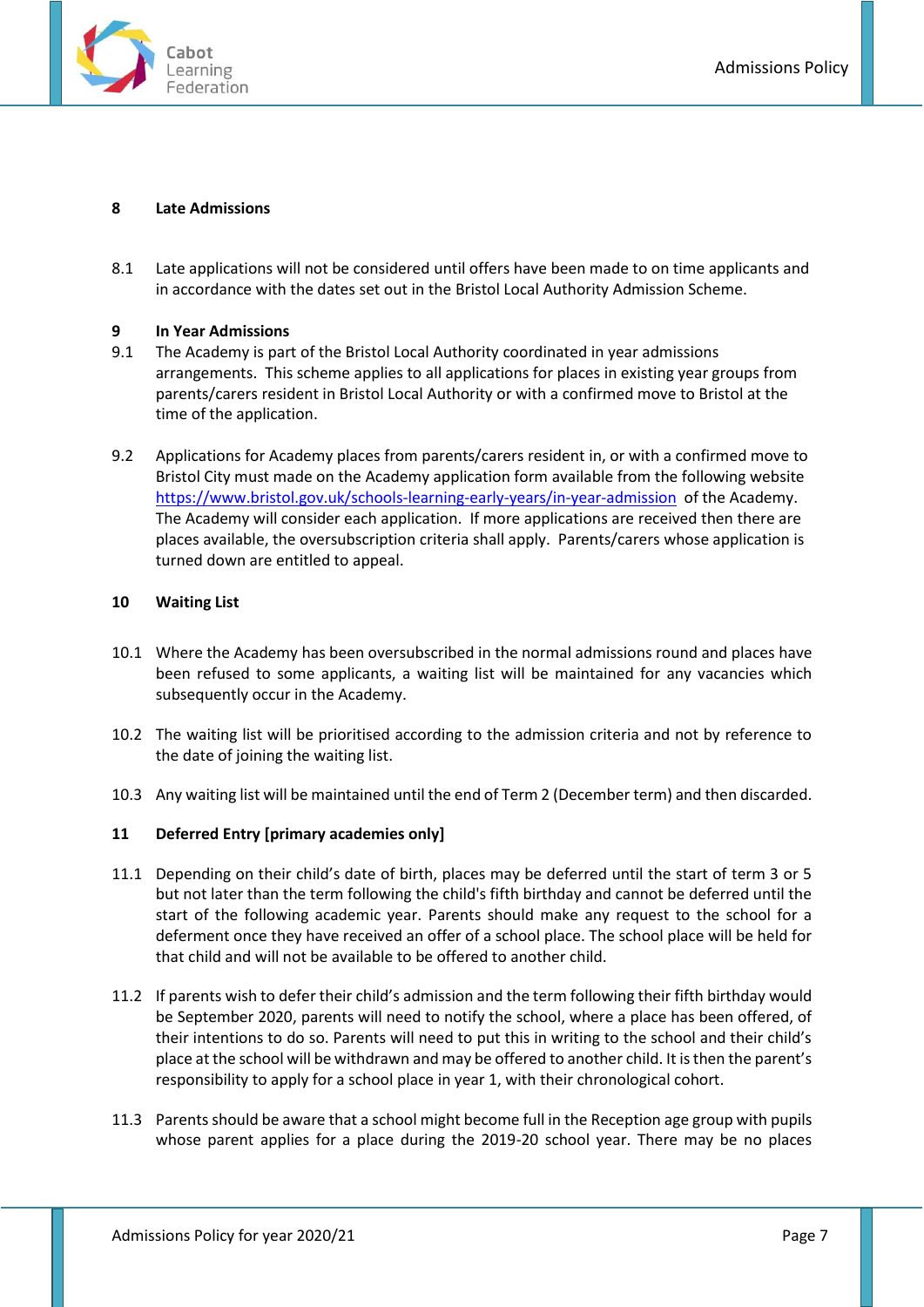

available in a preferred school for those who defer their child's admission until Year 1. These parents will need to apply for a Year 1 school place for their child at the relevant time.

# <span id="page-7-0"></span>**12 Admissions of children outside their normal chronological year group (delayed or accelerated entry)**

- 12.1 Applications for delayed or accelerated entry in cases where parents would like their child to be admitted to a year group that is not the chronological age year group, will be considered. The admissions authority for the school will make the final decision.
- 12.2 In addition, parents of summer born children (born on or between 1 April and 31 August) can request to admit their child into the Reception year, one year after they would normally enter the school. The admissions authority for the school will make the final decision.
- 12.3 Decisions will be made on the basis of the circumstances of each case and in the best interests of the child. This will include taking account:
	- the parent's views;
	- information about the child's academic, social and emotional development;
	- where relevant, their medical history and the views of a medical professional;
	- whether they have previously been educated out of their normal age group;
	- whether they may naturally have fallen into a lower age group if it were not for being born prematurely.
- 12.4 The admissions authority must also take into account the views of the head teacher.
- 12.5 Parents will need to write to the school to request that their child starts a year later or earlier than their chronological age. Parents will need to give reasons for the request and details of the child's particular needs. Any reports or evidence to support your request should also be enclosed.
- 12.6 For reception and junior intake applications, it is advised that an on time application is submitted for the correct chronological year group. If the delay/accelerated request is agreed, the on time application can be withdrawn and a new application should be made the following year. If the request is not agreed, and the child stays in their chronological age group, the on time application can still be processed. If a request is not agreed and the child does not have an on time application then a late application would need to be submitted.
- 12.7 Where the admission authority agrees to a parent's request for their child to be admitted out of their normal age group the parent must apply according to the timescales of the agreed admission cohort. The application will be processed as part of the main admissions round (including applying the oversubscription criteria where applicable), unless the parental request is made too late for this to be possible. Parents have a statutory right to appeal against the refusal of a place at a school for which they have applied and been refused. This right does not apply if they are offered a place at the school but it is not in their preferred age group.

## <span id="page-7-1"></span>**13 Feeder Schools**

13.1 The CLF does not operate a feeder primary academy policy for admissions to a secondary academy and therefore attendance at a federation primary academy does not guarantee a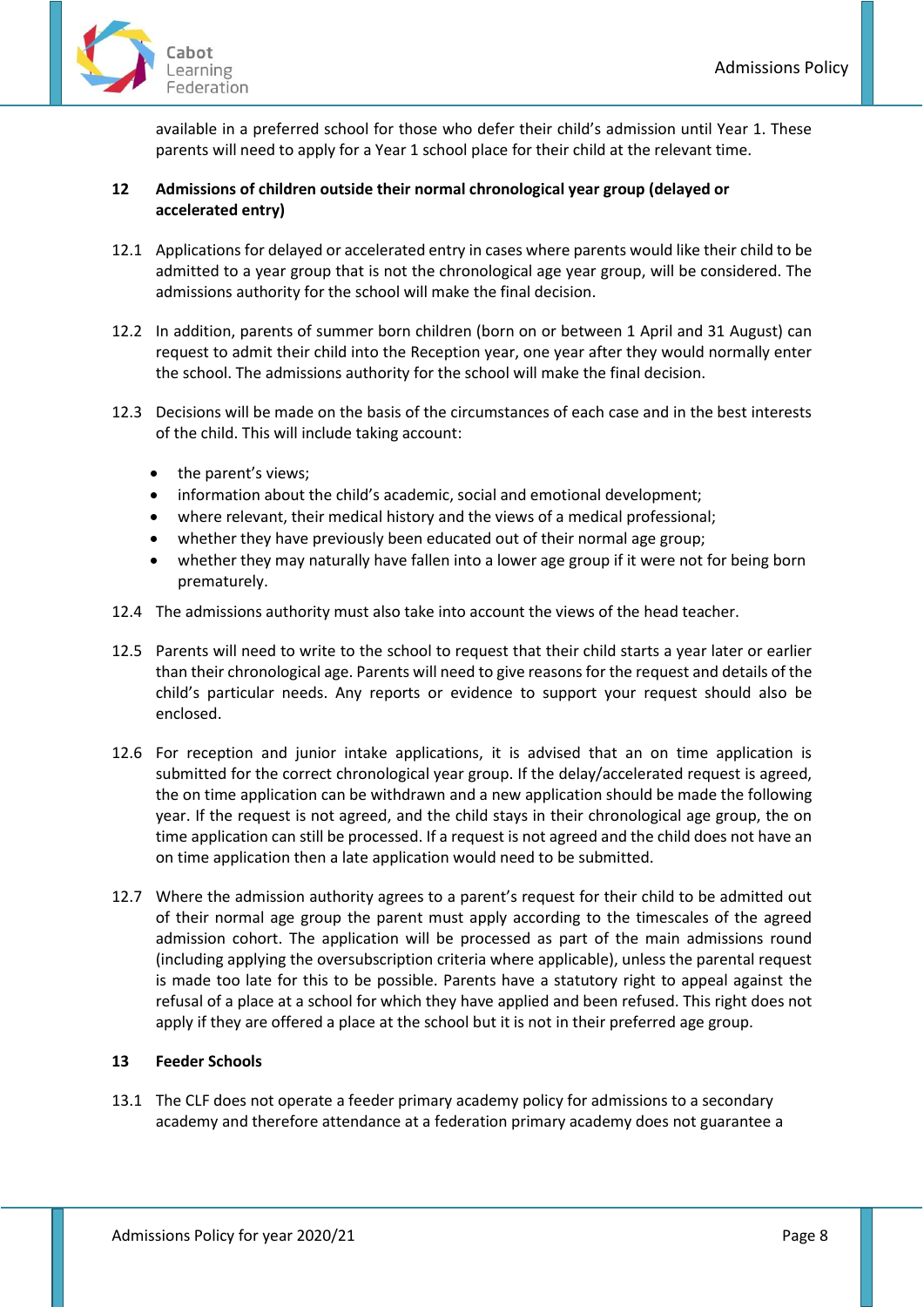

place at a particular federation secondary academy. The exception to this is King's Oak Academy which is an all-through provision.

# <span id="page-8-0"></span>**14 Appeals**

- 14.1 When an offer of a place is made, the reasons for the decision will be set out, together with details of how the parent/carer can lodge an appeal against the decision by the deadline for doing so. The Academy must establish an independent appeals panel to hear the appeal. The panel will decide whether to uphold or dismiss the appeal. Where a panel upholds the appeal the Academy is required to admit the child.
- 14.2 The arrangements for appeals will be in line with the Code of Practice on School Admission Appeals.
- 14.3 Parents will normally have 20 school days after notification of a place not being offered to lodge an appeal.
- 14.4 Parents/carers wishing to appeal against an admission appeal should send a completed appeal form to the address detailed on the offer letter. Other documents may be submitted in support of an appeal and should be lodged not less than 5 school days before the appeal hearing.
- 14.5 Parents/carers will be given 10 school days' notice of the appeal hearing, unless they agree to a shorter period of notice.
- 14.6 The decision of the Appeal Panel will be communicated in writing as soon as possible after the hearing has been concluded and within 5 school days. In the case of unsuccessful appeals the Appeal Panel will give the parents/carers their reasons for not upholding the appeal.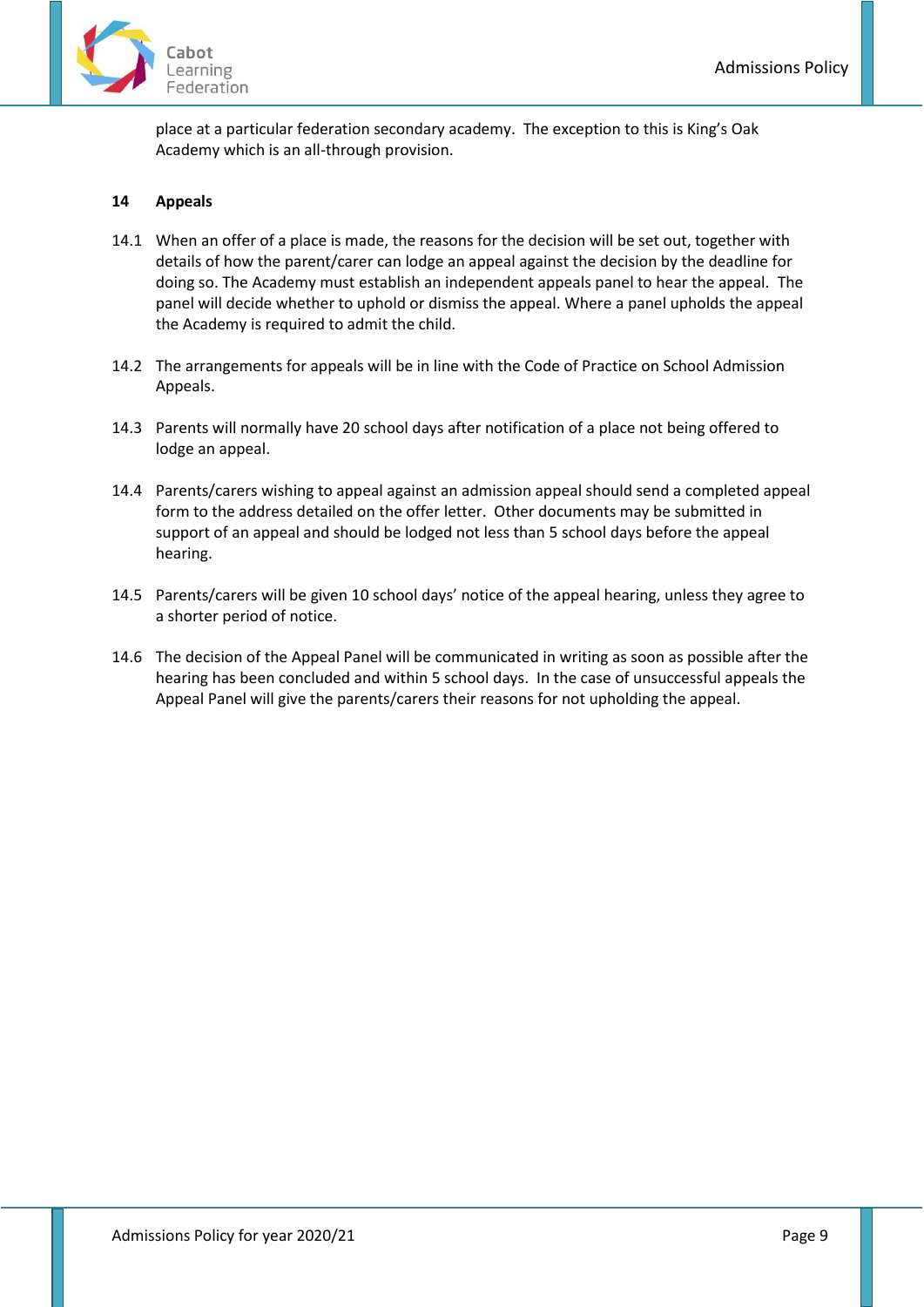

# <span id="page-9-0"></span>**Annex A Notes/definitions to the oversubscription criteria**

Annex A Notes/definitions to the oversubscription criteria

1. Children in Public Care\* are children who are in the care of the local authority or provided with accommodation by the authority in accordance with section 22 of the Children Act 1989.

2. Siblings refers to brother or sister, half brother or sister, step brother or sister, or a child of the parent or carer's partner where the child for whom a place is being sought is living in the same family unit at the same address. Pupils will not be considered as a sibling link where the older child is attending the school in the year of entry as Year 12 or Year 13 students.

Home address – The child's permanent home address, where he or she resides with a person with parental responsibility, or with a parent (as defined in Section 576 of the Education Act 1996). It is the address where the child spends the majority of their time. Documentary evidence may be required to confirm a child's home address. If a child regularly lives at more than one address the admission authority will have to reach a conclusion about which address should be counted as the main address when allocating school places. This will normally be the address where the Child Benefit is paid and where the child is registered with a doctor.

3. Geographical considerations Home to school distance will be measured in a direct line from a point on the home address as held by the Local Authority to a point within the school building using the Local Authority's computerised mapping system.

4. Tie breaker: Random allocation will be carried out by a person who is independent of the academy and the school admissions process.

5. Maps To view the areas of priority, visit http://maps.bristol.gov.uk/pinpoint/ Specific addresses can be located by entering a postcode via the 'Address' tab. School priority areas can be seen via the 'Education' tab and selecting 'Secondary school areas of first priority' or 'Secondary school areas of second priority'.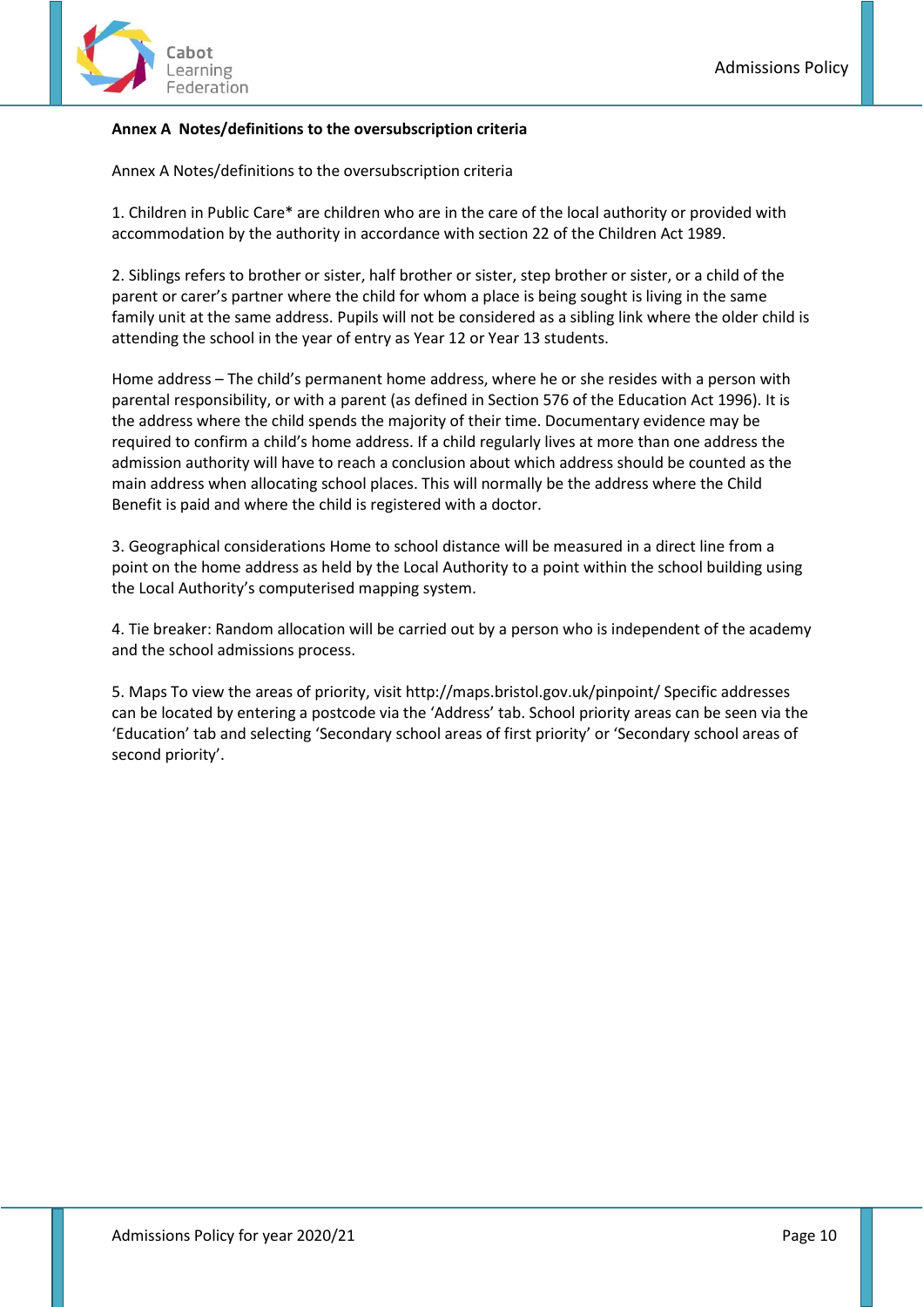



# **APPLICATION FOR AN IN-YEAR SCHOOL PLACE**

**Please do not use this form to make a school application if your child has an Education, Health and Care Plan. Please contact the Special Educational Needs Team for guidance on the admissions process for your preferred school. [sen@bristol.gov.uk](mailto:sen@bristol.gov.uk)**

**Date the new school is required:**

 $- / - / - - - -$ 

# **A Child/Children's Details**

| <b>First Name(s)</b> | <b>Surname/Family Name-</b><br>as on birth certificate | Date of Birth | Gender<br>M/F |
|----------------------|--------------------------------------------------------|---------------|---------------|
|                      |                                                        |               |               |
|                      |                                                        |               |               |
|                      |                                                        |               |               |

# **Current Address:** \_ \_ \_ \_ \_ \_ \_ \_ \_ \_ \_ \_ \_ \_ \_ \_ \_ \_ \_ \_ \_ \_ \_ \_ \_ \_ \_ \_ \_ \_ \_ \_ \_ \_ \_ \_ \_ \_ \_ \_ \_ \_ \_ \_ \_ \_ \_ \_ \_ \_

 $\mathcal{L} = \{ \mathcal{L} \}$ \_ \_ \_ \_ \_ \_ \_ \_ \_ \_ \_ \_ \_ \_ \_ \_ \_ \_ \_ \_ \_ \_ \_ \_ \_ \_ \_ \_ \_ \_ \_ \_ \_ \_ \_ \_ \_ \_ \_ \_ \_ \_ \_ \_ \_ \_ \_ \_ \_ \_ \_ **Post Code:** \_ \_ \_

 $\overline{a}$   $\overline{a}$   $\overline{a}$   $\overline{a}$   $\overline{a}$   $\overline{a}$   $\overline{a}$   $\overline{a}$   $\overline{a}$   $\overline{a}$   $\overline{a}$   $\overline{a}$   $\overline{a}$   $\overline{a}$   $\overline{a}$   $\overline{a}$   $\overline{a}$   $\overline{a}$   $\overline{a}$   $\overline{a}$   $\overline{a}$   $\overline{a}$   $\overline{a}$   $\overline{a}$   $\overline{$ 

# **B Parent or Carer Details**

**Title:** \_ \_ \_ \_ **First Name:** \_ \_ \_ \_ \_ \_ \_ \_ \_ \_ \_ \_ \_ \_ \_ \_ \_ \_ \_ \_ \_ \_ \_ \_ \_ \_ \_ \_ \_ \_ \_ \_ \_ \_ \_ \_ \_ \_ \_ \_ \_ \_ \_ \_ \_ \_ \_ \_ \_ \_ **Surname/Family Name:** \_ \_ \_ \_ \_ \_ \_ \_ \_ \_ \_ \_ \_ \_ \_ \_ \_ \_ \_ \_ \_ \_ \_ \_ \_ \_ \_ \_ \_ \_ \_ \_ \_ \_ \_ \_ \_ \_ \_ \_ \_ \_ \_ \_ \_ \_ \_  $\overline{\phantom{a}}$   $\overline{\phantom{a}}$   $\overline{\phantom{a}}$   $\overline{\phantom{a}}$   $\overline{\phantom{a}}$   $\overline{\phantom{a}}$   $\overline{\phantom{a}}$   $\overline{\phantom{a}}$   $\overline{\phantom{a}}$   $\overline{\phantom{a}}$   $\overline{\phantom{a}}$   $\overline{\phantom{a}}$   $\overline{\phantom{a}}$   $\overline{\phantom{a}}$   $\overline{\phantom{a}}$   $\overline{\phantom{a}}$   $\overline{\phantom{a}}$   $\overline{\phantom{a}}$   $\overline{\$ **Relationship to the Child:** \_ \_ \_ \_ \_ \_ \_ \_ \_ \_ \_ \_ \_ \_ \_ \_ \_ \_ \_ \_ \_ \_ \_ \_ \_ \_ \_ \_ \_ \_ \_ \_ \_ \_ \_ \_ \_ \_ \_ \_ \_ \_ \_ \_ \_ \_ \_ \_ \_ \_ \_ \_

If you **do not** have parental responsibility for the child/children, please tick the box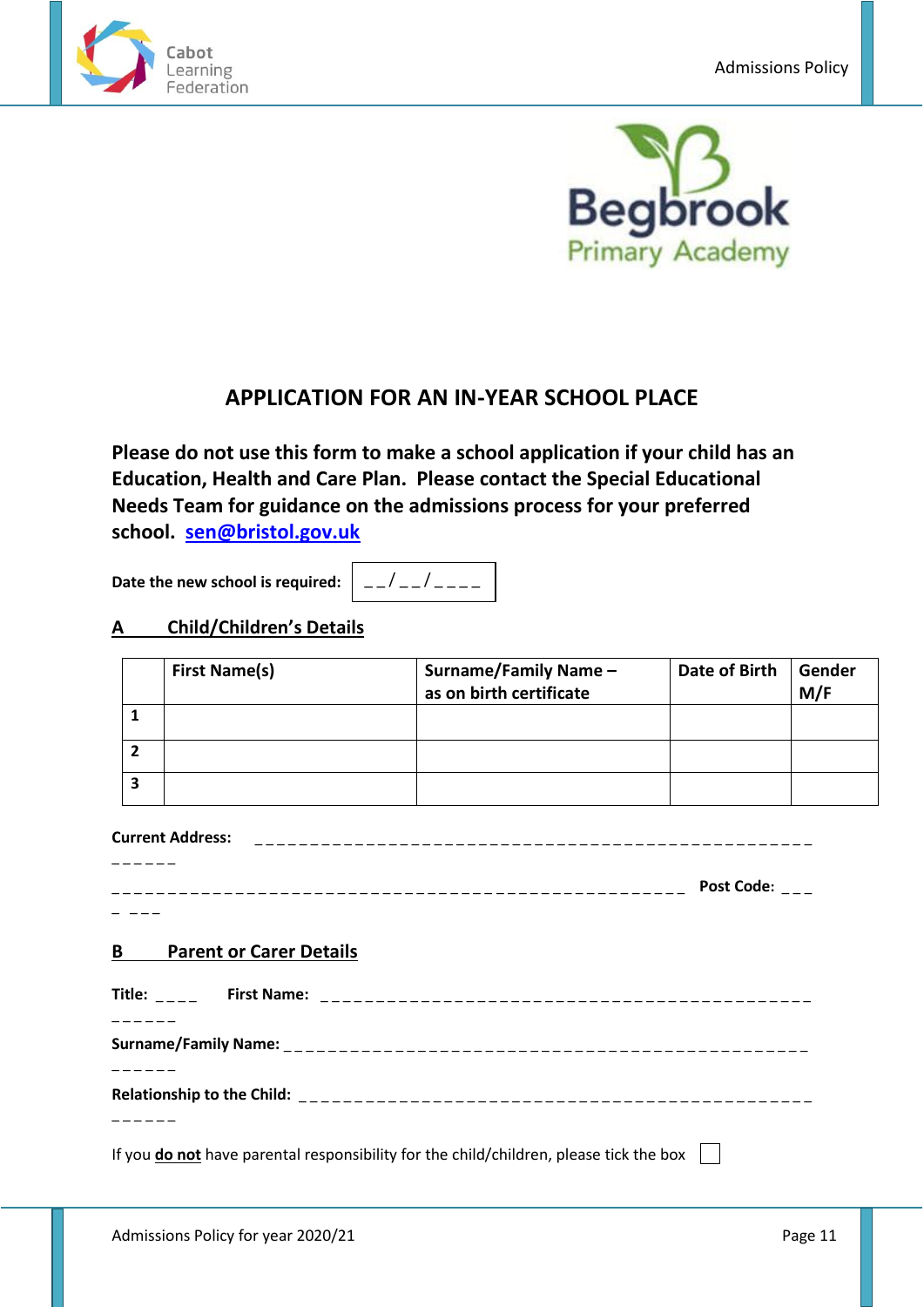

|                                                                                                                                                                                                                                                                                                                                                                                                                      | Post Code: _                                                                                                                                                                                                                                                                                                                            |
|----------------------------------------------------------------------------------------------------------------------------------------------------------------------------------------------------------------------------------------------------------------------------------------------------------------------------------------------------------------------------------------------------------------------|-----------------------------------------------------------------------------------------------------------------------------------------------------------------------------------------------------------------------------------------------------------------------------------------------------------------------------------------|
|                                                                                                                                                                                                                                                                                                                                                                                                                      | Home phone: ______________________ Work phone: ______________________                                                                                                                                                                                                                                                                   |
|                                                                                                                                                                                                                                                                                                                                                                                                                      | Mobile phone: _______________________ Email: ___________________________________                                                                                                                                                                                                                                                        |
| <b>House Move</b><br>C.                                                                                                                                                                                                                                                                                                                                                                                              |                                                                                                                                                                                                                                                                                                                                         |
| If the Child(ren)/Family are moving house, please give address moving to:                                                                                                                                                                                                                                                                                                                                            |                                                                                                                                                                                                                                                                                                                                         |
|                                                                                                                                                                                                                                                                                                                                                                                                                      | <b>Post Code:</b>                                                                                                                                                                                                                                                                                                                       |
| Anticipated date of move: $\frac{1}{2}$ / $\frac{1}{2}$ / $\frac{1}{2}$ / $\frac{1}{2}$ = $\frac{1}{2}$<br>(We may require confirmation of this address at a later date)<br><b>Child/Children's Further Information</b><br>D<br>Is this child 'looked after'* by a Local Authority? $Y \parallel N \parallel$<br>Code now gives both categories of children the highest priority.)<br>If yes, which Local Authority: | (*This means children who are in public care. The School Admissions Code has now been amended to include<br>previously looked after children. These are defined as children who were previously in care but immediately<br>after being in care became subject to an adoption order or special guardianship order. The School Admissions |
| <b>Name of Social Worker:</b>                                                                                                                                                                                                                                                                                                                                                                                        |                                                                                                                                                                                                                                                                                                                                         |
|                                                                                                                                                                                                                                                                                                                                                                                                                      |                                                                                                                                                                                                                                                                                                                                         |
| <b>Email Address:</b>                                                                                                                                                                                                                                                                                                                                                                                                |                                                                                                                                                                                                                                                                                                                                         |
| Has your child previously been 'looked after'? $Y \parallel N$                                                                                                                                                                                                                                                                                                                                                       |                                                                                                                                                                                                                                                                                                                                         |

If you tick yes, documentation will be required to support this. Please forward a copy of the Child Arrangements Order, Adoption Order, or Special Guardianship Order; together with a letter from the Local Authority that last 'looked after' the child confirming the child was in care of the Local Authority immediately prior to one of the above orders being granted.

# **E Preferred School**

A list of Bristol Primary and Secondary schools can be found at [www.bristol.gov.uk/schooladmissions](http://www.bristol.gov.uk/schooladmissions)

**If there is a sibling already attending one of the preferred school(s), please give the name and date**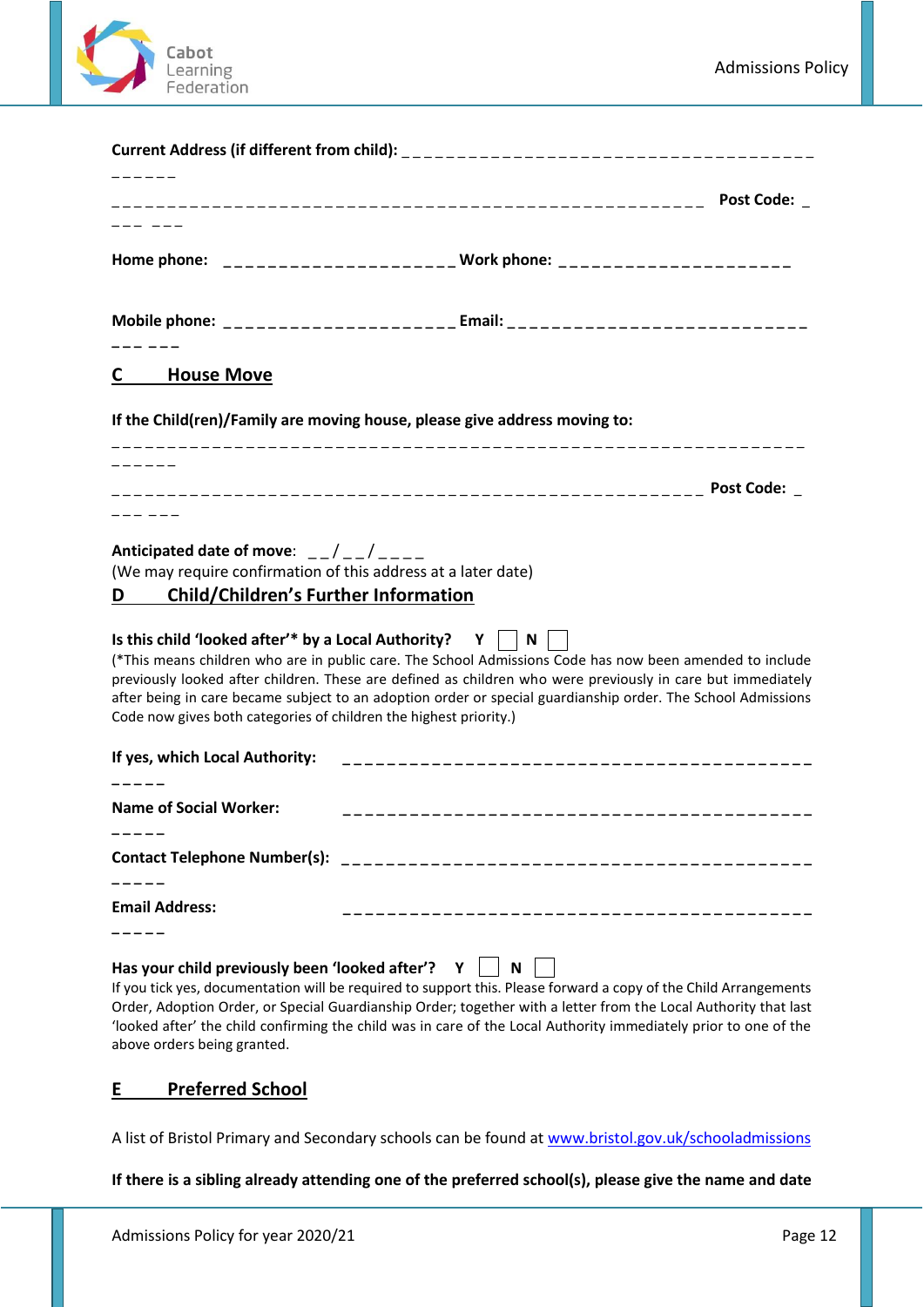

#### **of birth of this child:**

(Sibling refers to brother or sister, half brother or sister, step brother or sister or the child of the parent/carer's partner where the child for whom the place is sought is living in the same family unit at the same address as that sibling)

**Name:** \_\_\_\_\_\_\_\_\_\_\_\_\_\_\_\_\_\_\_ Date of Birth: \_\_/ \_\_/ \_\_\_ \_\_ School: \_\_\_\_\_\_\_\_\_\_\_\_\_\_\_

You do not have to express a preference for more than one school, but you may name up to **three** schools if you wish. Please list the preferred school(s) in order of priority.

|                  | PRIMARY, INFANT OR JUNIOR SCHOOLS (AGE 4-11) |
|------------------|----------------------------------------------|
| l Preference 1 l |                                              |

|              | <b>SECONDARY SCHOOLS (AGE 11-16)</b> |
|--------------|--------------------------------------|
| Preference 1 |                                      |

**Please indicate if you have appealed for a school place at any of the above-named schools previously and if so, when:**

\_ \_ \_ \_ \_ \_ \_ \_ \_ \_ \_ \_ \_ \_ \_ \_ \_ \_ \_ \_ \_ \_ \_ \_ \_ \_ \_ \_ \_ \_ \_ \_ \_ \_ \_ \_ \_ \_ \_ \_ \_ \_ \_ \_ \_ \_ \_ \_ \_ \_ \_ \_ \_ \_ \_ \_ \_ \_ \_ \_ \_ \_

\_ \_ \_ \_ \_

# **E Reasons for Preference (Please note you are not required to give written reasons for your school preference(s)**

#### **THE DATA PROTECTION ACT 2018**

**Fair Processing Notice** (Schedule 1 Section 2 section 1(a) & Section 3)

The Local Authorities hold information on pupils in order to run the education system and in doing so must follow the Data Protection Act 2018. This means, amongst other things that the data held about pupils will only be used for specific purposes allowed by law. We are therefore writing to tell you about the types of data held, why that data is held, and to whom it may be passed.

The Local Authority (LA) uses information collected about pupils to carry out specific functions for which it is legally responsible, such as the assessment of any special educational needs the pupil may have, home to school transport, school admissions, pupil welfare, children looked after, exclusions, early years support, etc. Information collected on pupils may also be exchanged with other departments in the Council, and other public bodies (for example, the Health Authority) where this is required for statutory purposes or is deemed to be of benefit to the pupil. The LA also uses the information to derive statistics to inform decisions on (for example) the funding of schools, and to assess the performance of schools and set targets for them. The statistics are used in such a way that individual pupils cannot be identified from them.

Information on individuals held on computer systems may be kept for up to eight years after they have left school.

Pupils, as data subjects, have certain rights under the Data Protection Act, including a general right of access to personal data held on them, with parents exercising this right on their behalf if they are too young to do so themselves. If you wish to access the personal data held about your child, then please write to Bristol City Council, Data Protection Officer, Room 346, City Hall, College Green, Bristol BS1 5TR. A fee is charged for this service.